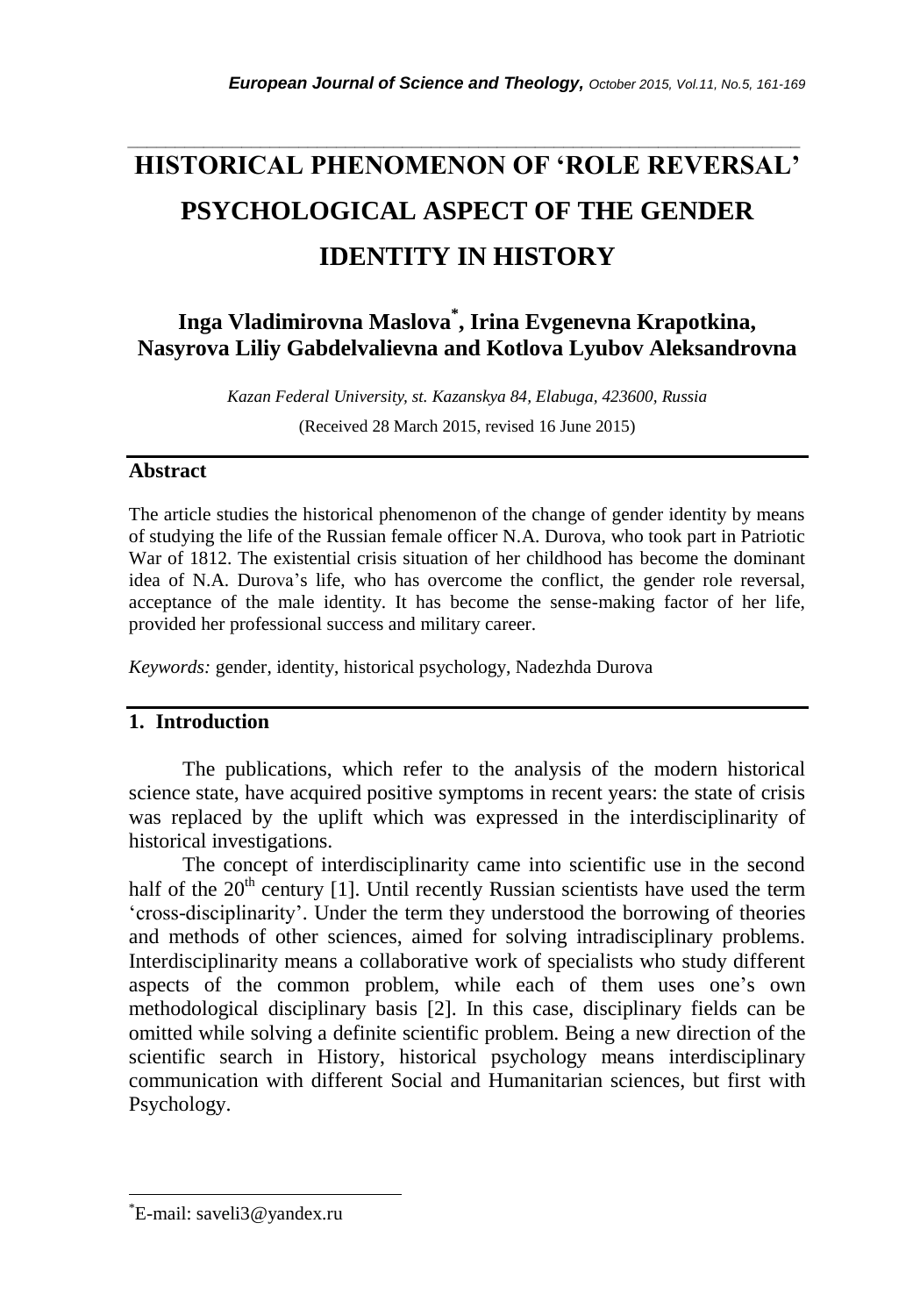The concept of history suffers a methodological crisis at macro-level; this crisis is connected with the process of restructuring social and humanitarian knowledge. New conceptual approaches to the historical investigations are available through the study of micro-history, which studies last social reality on the basis of micro-analytical approaches which were formed in modern Social sciences and first of all in Psychology [3].

Historical psychology is aimed at reconstruction of history spirit, analysis of lifestyles, system of value, morals, living scenarios and ideals of different social layers in different historical periods. N.A. Durova is a perfect example for revealing gender identity of the historical era of the first half of the  $19<sup>th</sup>$  century. N.A. Durova was a cavalry maiden, who launched a challenge against the social principles, committed herself to the role of male warrior. We think that the study of this historical phenomenon is reasonable with the use of the psychological analysis methods.

## **2. Discussion**

The implementation of the idea of psycologation of N.A. Durova"s life should be considered both from the point of view of the integral interconnection with certain historical period and psychic development of a person under its influence and deep analysis of the person itself. A special attention in this work is paid to the psycho-analytical tradition: the source of person's difficulties should be traced in the past, in the early experience of communication with the family. The main reason for the change of Durova"s gender identity can be her needs, which had been satisfied by her father, and not by her mother. That"s why, being an adult, N. Durova chose the social role of a man, she chose such partners for communication with whom it was easy to reproduce a situation familiar and solved in her childhood.

Nadezhda Andreevna Durova is the hero of the Patriotic war of 1812, she was the first Russian female officer, she was decorated with the insignia of distinction - Saint George"s Cross - for her deed of arms. She took and perceived the life of a military man as the most attractive one for herself. She loved this life, which was very unusual for a woman of that time.

Nadezhda Durova excited, astonished, puzzled her contemporaries who had the ideological pattern of woman's subordination: "woman is a daughter, sister, wife and mother, a sort of appendix of the human race" [4]. Such a pattern corresponded to the normative model of a family for that period, in which the part of a woman was not free (in the sense of imposing certain rules of life).

At the beginning of the  $19<sup>th</sup>$  century the Russian Empire became gradually filled with the ideas of the women activity role, who expressed themselves, for example, in the sphere of charity and social activity. But a woman who committed oneself to a social role of a man was an extraordinary event for the studied period. The analysis of the Russian historical phenomenon of a "female warrior' becomes more interesting. And it is not about a simple warrior among the equal ones as in the case of famous Amazons, not about a "symbol" of rescue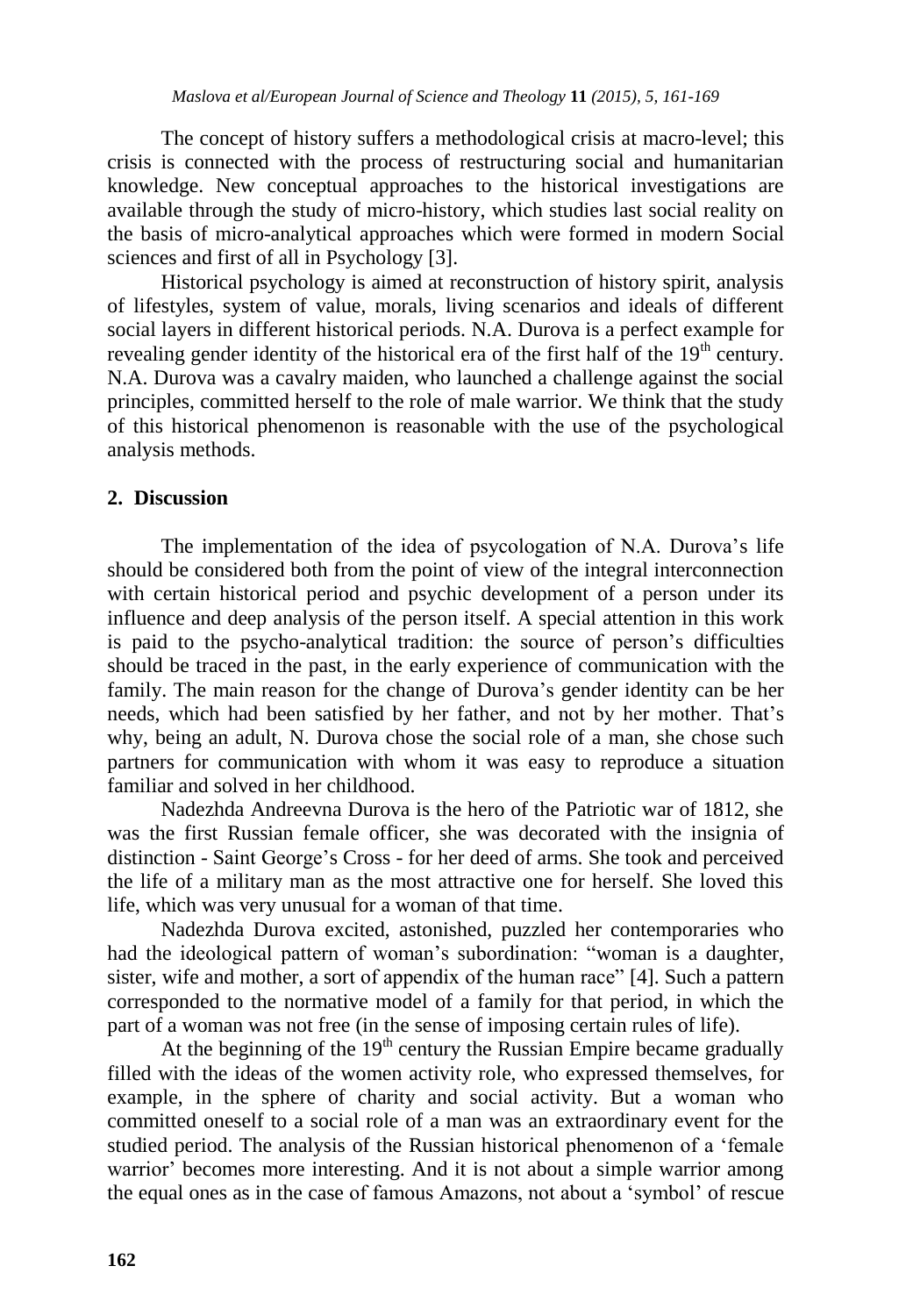as in the case of Joan of Arc, gender status which was the indicator of the divine choice, but it is about the equal among men who did not know that all the difficulties of a military life were shared with a woman. The example of Nadezhda Durova is also exceptional because she became the author of the prominent fiction work "Notes of a cavalry maiden" in which she described not only some real moments, but also expressed her thoughts which gives us an opportunity to make an excursion to the sphere of historical psychology.

The intention of the gender role reversal started to form in Nadezhda"s childhood. Nadezhda"s father – the nobleman Andrey Vasilievich - was in charge of a Hussars squadron. He was married to the rich landlord"s daughter Nadezhda Aleksandrovna, who ran away from home in order to secretly marry him. For this act her father cursed her. The only hope for forgiveness could be the birth of their son, but in 1783 their daughter Nadezhda was born, who got her mother"s dislike at once. Nadezhda felt this dislike for all her life, probably this unconscious inner wish to find favour in her mother"s eyes was one of the reasons for Nadezhda"s "gender transformation". According to the deep psychological "hypothesis of imitation and reproduction of relationships" a child treats oneself the way his/her parent of the same gender did [5]. Little Nadya unconsciously internalised the ways of her mother"s attitude and management of her behaviour. Due to this, the prepotence and shame of her mother transferred into severe self-governing and self-accusation of N. Durova in the future.

Father entrusted the upbringing of the baby to the flank hussar Astakhov, who taught the girl military science. Astakhov carried Nadezhda in his arms, they visited squadron stable, mounted her on horse, allowed playing with his pistol and sword, and the girl clapped her hands and laughed seeing the sparks and shining steel. Initial generalised socialisation of Nadezhda was being formed under the fundamental influence of emotional and psychological closeness of a military man. She imitated the behaviour of her teacher Astakhov, who encouraged her for some acts and punished for the others. Socialization defect has occurred: biological 'female' part was replaced by the opposite social part, which was fixed by the assignment of 'male' norms and values. In the early age she acquired the unconscious gender identity which was based on the unconsciously accepted norms and habits.

The march service became difficult for the big family of the Durovs and the head of the family decided to quit his officer career. After the retirement, the family of Andrey Vasilievich Durov has settled in the small town of Sarapul where Andrey Vasilievich served as a mayor for 35 years.

In Sarapul, Nadezhda was upbrought by her mother, their relationships being very strained. According to the system of family psychology, "motherfather' dyad is an unstable system of relationships. That's why it formed the triangle "mother-father-child" in strained situations. The Durov family had the dysfunctional pattern of human relationships in the conflict scenario of which Nadya was involved in the matrimonial conflict. Probably Nadezhda suffered stress under conditions of which the symptoms of a victim was formed. In her autobiography and in "Notes" Nadezhda Durova continuously comes to the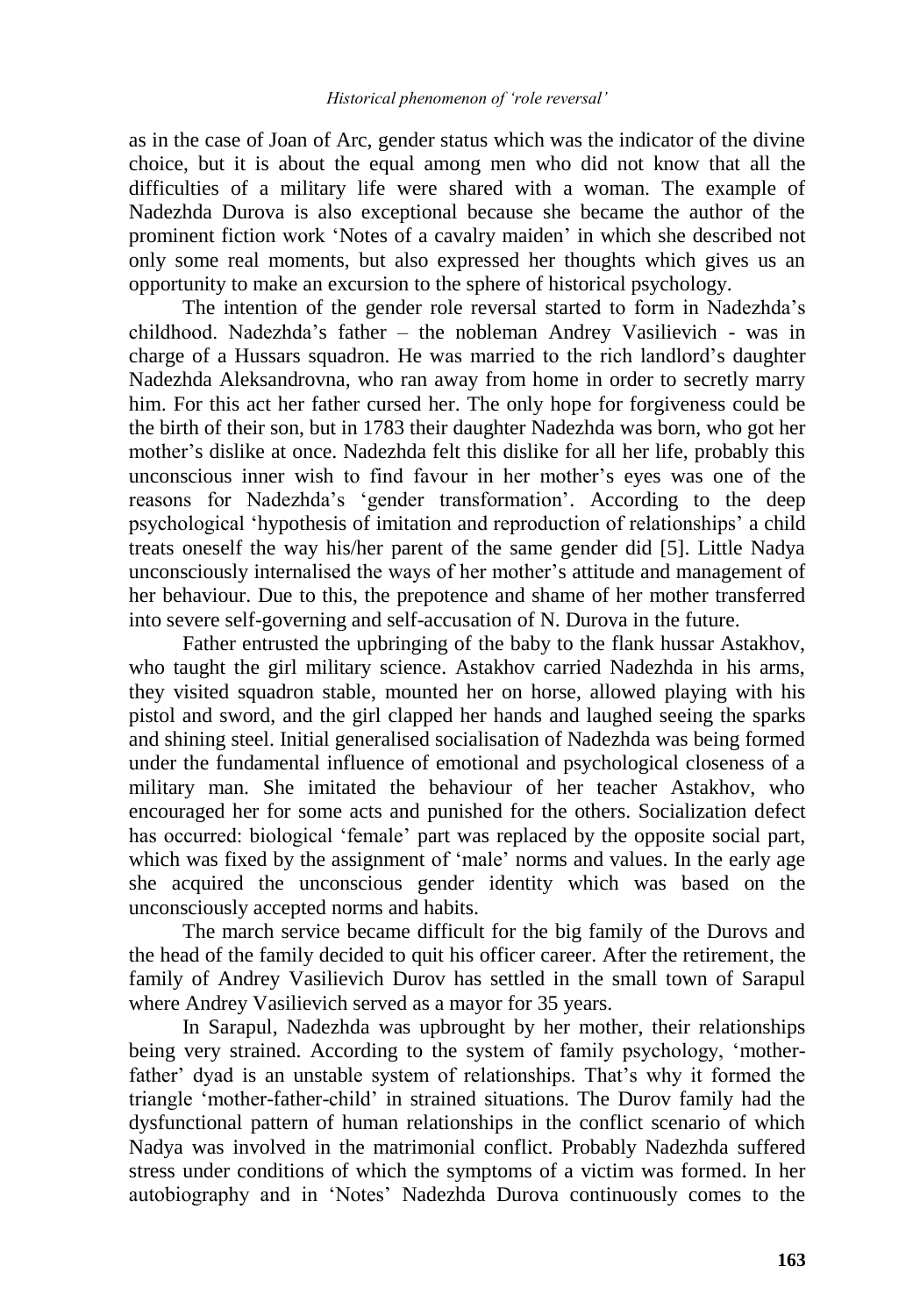question of her mother"s dislike. "Day by day my military inclinations were being strengthened and day by day my mother felt more dislike to me... It seems that my mother, who disliked me with all her heart, purposely did everything possible to strengthen my passion for freedom and military life: she prohibited my walking in the garden... for all day long I had to sit in the room and needlepoint." [6] Nadezhda also emphasised that her mother doted on the other children. Here we see the style of upbringing (or more likely the anomaly of the upbringing style), based on the emotional denial and attraction by a child. The mother, who considered Nadezhda a burden, expresses the general dissatisfaction by her child and ignores her needs. All the significant achievements of Nadya"s development were not appreciated and moreover were unacceptable for her mother. Here again we can see the distortion of psychologically natural mother"s attitude to her child, which is an injure factor in the development of personal independence and feel of safety; all these could contribute to the change of gender identity [7].

It was the convert confrontation with her mother that contributed to Nadezhda"s strong male-like character. Her relationships with mother were in the state of continuous struggle. Her mother used too violent and non-effective methods to respond to her daughter"s rebellious behaviour, which led to her resistance. Without telling her mother Nadezhda continued horse riding and to fire with weapons.

Nadezhda"s childish games were full of boy mischief: self-made firework, explosion in the kitchen as the result of testing flammable characteristics of the gunpowder, training of raptorial falcon. Nadezhda Andreevna ironically describes her childish "heroic deeds" in her book. Often, the second most important character of these stories is her mother. "Though I was terribly afraid of my mother - Nadezhda wrote - I was overcome with the extreme swiftness which captivated me despite all the fears of punishment". [6]

Nadezhda points out one more reason which explains the choice of her lifestyle: "Perhaps I would forget my hussar behaviour and become an ordinary maiden.... if my mother hadn"t imagined the role of a woman in the most desolate light. She used the most offensive expressions to describe the destiny of the womenkind: to her mind a woman must be born and die as a slave, eternal slavery and dependence on any depression is a woman's fate..." [6, p. 10] Blood relatives were disconnected, which lead to the loss of the necessary mutual support. There appeared a situation of destruction of Nadezhda's upbringing with negatively dominant function of a woman-mother in the structure of family relationships. Mother and Nadya found themselves, voluntarily or not, in the captivity to one another, in the whirl of actions and emotions. Through no fault of her own, the girl passed through some ceremony of psychological initiation and 'moved to' the male group.

On the contrary, Nadezhda"s relationships with her father were built on the basis of mutual love. Father did not approve his daughter"s military habits, but did not consider her interests a crime. Nadezhda"s father presented his daughter her "only friend of youth" - Circassian stallion Alkid. But Nadezhda"s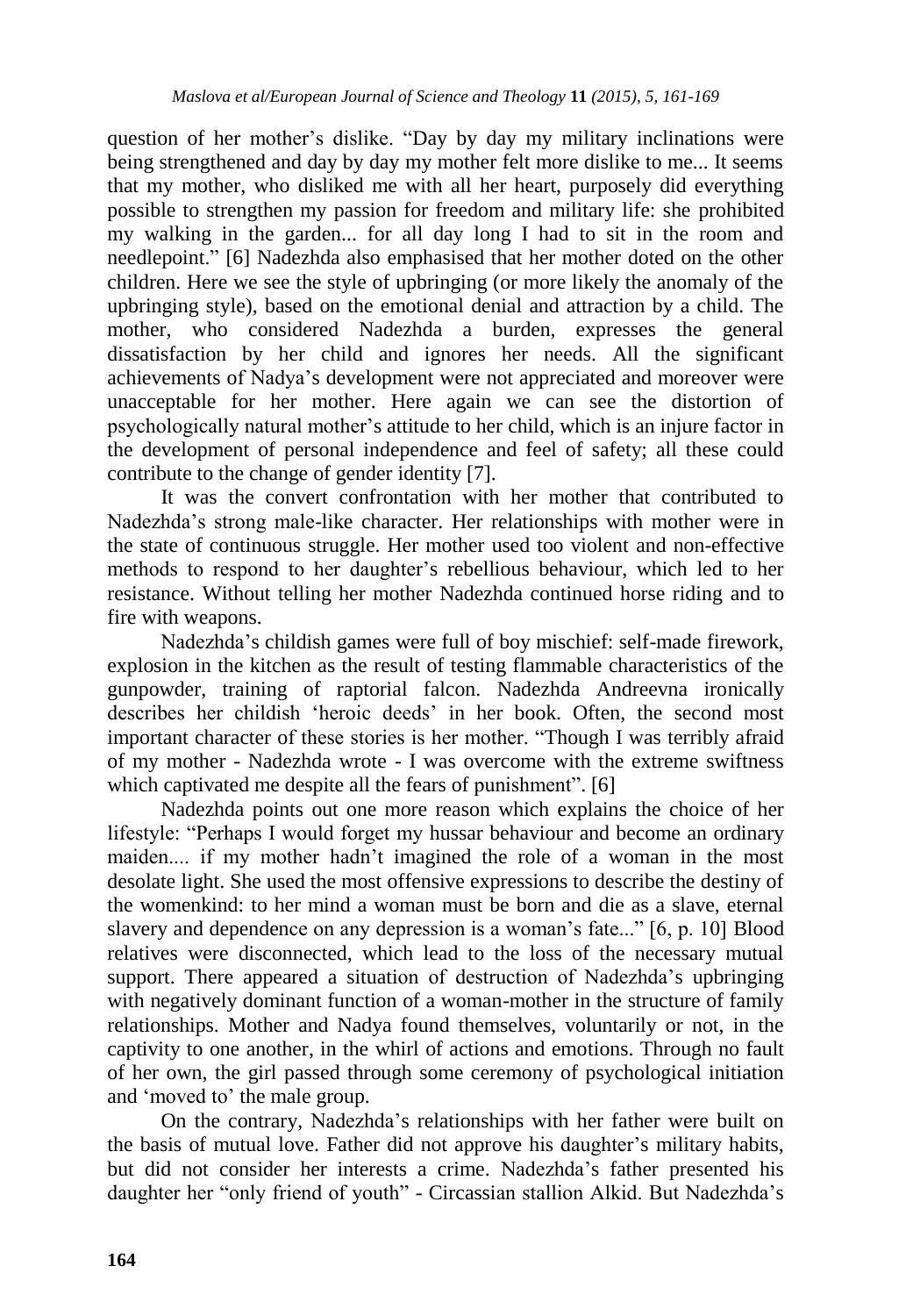beloved father also offended her saying that if he had a son he could rely on him in his old. Her relationships with parents resulted in Nadezhda"s having two opposite feeling: "love to her father and disgust to her own gender". Preferential and desired communication with her father on the background of acquiring a definite role has strengthened psychological gender identity, which became the measure for self-conscious, cultural definition of the manliness of N. Durova and all the characteristics of her behaviour.

A peculiar cause for the further development of the "male part" in the character of Nadezhda was her going to Little Russia, to her grandmother, where she got much more freedom than at her mother"s home. Here being far from her family, for the first time in her life, Nadezhda felt in love with her young neighbour, but her feeling was not accepted by her relatives who parted Nadezhda and her young friend.

Nadezhda was depressed by the state of 'dependence' on her parents, social rules and family traditions. She longed for freedom. The state of maidenhood was especially hard. An unmarried girl had the right to leave her estate or home on her own without her relatives, friends or servants. Nadezhda considered such depression more severe than the military service in the Imperial Army. Comparing this depression and military service in her "Notes" Nadezhda Andreevna wrote: "Though I am very tired after the morning of exercises with a spear - a younger sister of a sword - march and riding, after a half an hour of rest there is no sign of tiredness.... Freedom, this gift of Heaven, becomes my destiny forever! I"m breathing it, admire, I feel it in my soul, in my heart! ...I am over the moon imagining that never in my life will I hear the words: "You are a maiden, sit here, it is indecent for you to walk alone!"" [8] Practice of gender discrimination which existed at the beginning of the  $19<sup>th</sup>$  century was secured by the policy and legislation of Russia. It was related to a lot of spheres of activity and was present in interpersonal relationships. In case of failure to comply with these rules a woman was laid a claim to. By that time, N. Durova had already contradictions between personal and social identity, the processes of motivational, emotional, voluntary discordance affected her self-esteem and selfattitude.

There was only one way to get rid of parental care and strict oversight: to get married. In that case a woman became a housewife and though *de jure* the husband was the head of the house, a woman alone could actually run the house. Led by the wish to get rid of parental care Nadezhda Durova married the civil servant of the  $14<sup>th</sup>$  rank Vasiliy Stepanovich Chernov on  $25<sup>th</sup>$  of October, 1801. This marriage was not successful. Despite the birth of their son Ivan their family life was ruined. At the age of 23 Nadezhda left her husband and together with her son went back to her parents' house in Sarapul.

Nadezhda Andreevna tried to forget this period of her life. She found a literature form for the story of her married life and described it in her novel "Play of fate...", but she never wrote any word about her son. Gender role reversal led to the fact that a lot of values had lost their meaning. One of such values was marriage. N. Durova turned out to be too independent and able to cope with all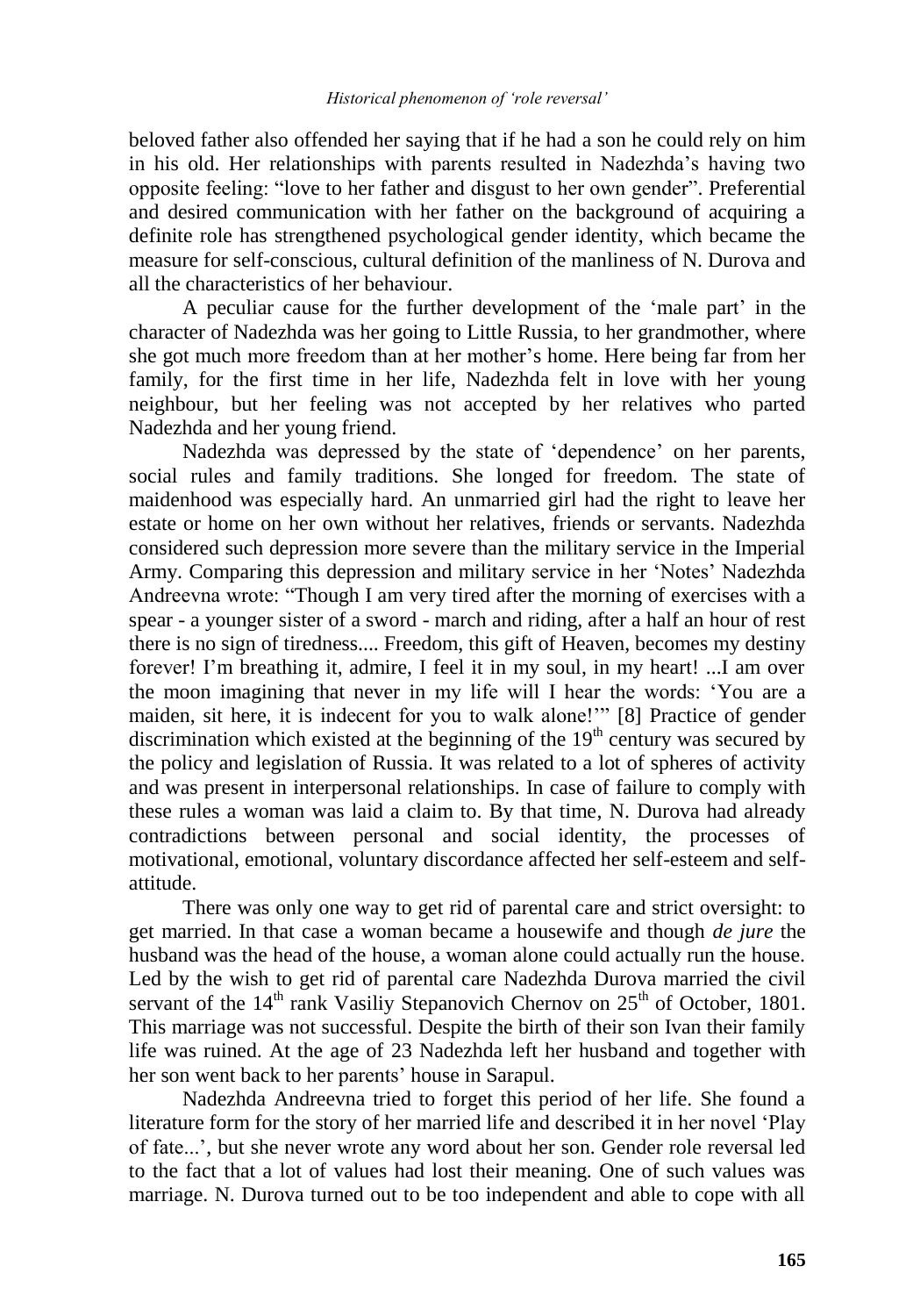the difficulties on her own, she needed no man"s care of security. It is obvious that her female qualities were not developed enough, she lacked girlish elegant manners which attract a man.

After returning to her parents" home Nadezhda abandoned herself to her old devotion - horse riding. Walks in man"s saddle together with her father were her favourite pastime. Father admired her natural agility, fearlessness, ability to sit in a saddle. He said that a good horseman should serve in a regiment of horse, that such abilities could help him to become an officer.

Nadezhda"s return put her mother into rage again. Nadezhda"s soldierly ardour lit up again, she started to search for the ways to fulfil her intention to quit the slavery of a female gender and to become a soldier and a beloved son for her father. The widely used social conscious pattern of "Real man" motivated Nadezhda to correspond to this pattern and stimulated the reflection of real masculinity. The only way out for such self-assessment and self-reflection was complete identification of oneself with a man. Deeply formed image of "Selfconcept" directly influenced the perception of the environment and the ways of responding in it. That's why N. Durova's conviction of 'Me-man' directly influenced her behaviour.

On 15<sup>th</sup> of September 1806, Cossack regiment marched out from Sarapul in order to make a halt in 50 kilometres. Nadezhda decided to catch up with the regiment at halt. On the evening of her name's day, on the  $17<sup>th</sup>$  of September, Nadezhda cut her hair, put on knee-length coat and a red top head. In order to disorientate everyone she left her woman"s cloths on the shore of Kama. "So, I am free! Free! Independent! I took what belongs to me, my freedom! A precious gift of Heaven, an integral part of every human!" [6, p. 20]

There is no doubt that Nadezhda Andreevna Durova was aware of the fact that her deed looks like a rebellion - a bold action of a solitary person against customs, morals and prejudice of the society of her era, against the system of social values in which a woman had only one role - total subordination to the will of others, and only one place of activity - home of a man. There appeared an existential conflict caused by the contradiction between gender concepts about the personality of a woman and inability-unwillingness to comply with these requirements. Existential crisis situation becomes the dominant idea of Durova"s life, who had overcome the conflict, solved it with a new quality, found a sensemaking factor, provided professional success and career.

Cossack colonel allowed "the son of the landlord Alexandr Vasilievich Durov", as Nadezhda called herself, to join the first hundred. That was the beginning of the military career of the cavalry maiden. No doubt that Nadezhda Durova takes an important place among the Amazons. Firstly, she participated in three Napoleonic wars (1807 - in Prussia, 1812 - in Russia, 1813-1814 - in Poland and Germany). Second, she was continuously serving in the Russian army for almost 10 years (from March 1807 till March 1816). With all that, the young woman who had devoted herself to the military service managed to be equal to the men in this field and as well as at the battlefield, she proved her bravery. Third, Nadezhda Durova went through all the steps of the corporate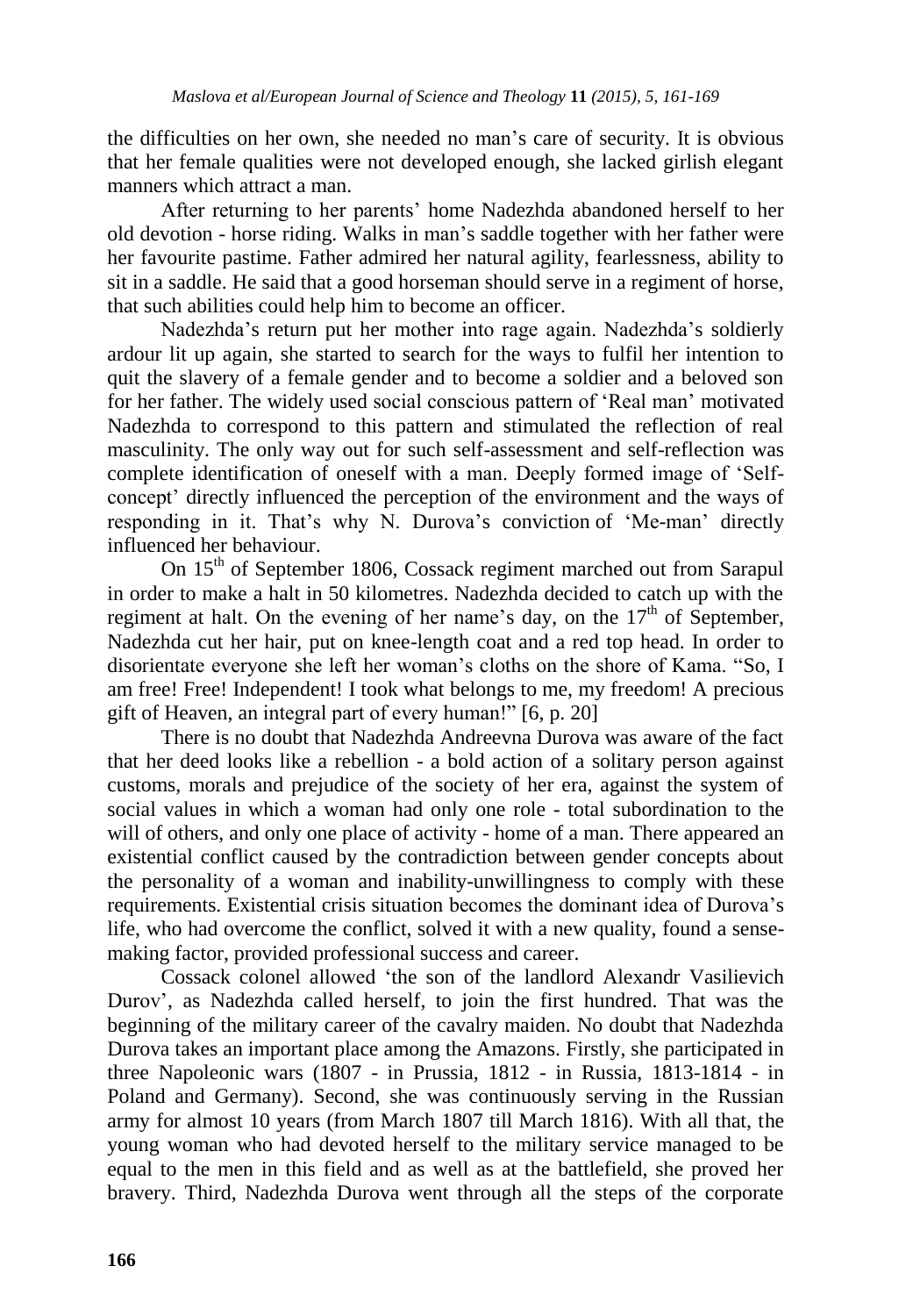ladder: in spring of 1807 - common soldier, in autumn of 1807 - noncommissioned officer, in December of the same year she was promoted to the officer rank of cornet, in June of 1812 - poruchik, in March of 1816 - stabsrotmistr.

Incognito of Sokolova (that was the name that Durova had chosen for herself after her enrolling in regular army) was revealed after Alexander the First having learned that there was a woman in his army. In response to Nadezhda's request the emperor allowed her to continue her service in the rank of cornet Alexander Alexandrov and promised her to keep the secret.

After ten years in mounted formation, on the  $9<sup>th</sup>$  of March 1816, Alexander Alexandrov was retired in the rank of stabs-rotmistr.

It is interesting that after her retirement Nadezhda continued "playing role" of a man, of the retired stabs-rotmistr Alexandrov. Her autobiography of 1824 is written on behalf of a man. Here one can feel the desperation of a person who has lost the sense of life, military service was such sense for Nadezhda. "After changing ulan jerking with a tail-coat I was almost desperate when the first sentry did not fall into line and sloped as it should have been done when seeing an officer... I couldn't bear such subtraction from the main element of my life." [9]

After the retirement Nadezhda Durova was engaged in literature. Among her literature works one should mention "Notes of a cavalry maiden", folk tales and legends which were included in her novel 'Numerka', 'Sulphuric spring', "Play of fate or Unlawful love", novel in which the author described the history of her marriage. Nadezhda did not want to reveal her real name even on the pages of her memoirs. This fact almost led to the quarrel between N.A. Durova and A.S. Pushkin, who was entrusted to publish her 'Notes'. Without asking a permission and without letting her know A.S. Pushkin revealed her real name and added the word "maiden", which meant a social position of a woman at that time (unmarried woman, alone). Nadezhda was very outraged since Pushkin touched the greatest secret of her life. She became aware of this fact after having read the proof-reading of the second number of "Sovremennik". "The name you have used in your foreword, kind sir Alexander Sergeevich, bothers me! Is there any method to solve my problem?" - than there is not even the request, but a plea of N.A. Durova to name her memoirs "Self-made notes of the Russian Amazon, known under the name of Alexandrov" [9, p.182].

But A.S. Pushkin was adamant: "Notes of N.A. Durova' - sounds simple, sincere and noble. Be brave - step onto the literature field as bravely as onto that which made you so popular." [9, p. 183].

All the letters to the great poet, as well as to other respondents, were written by Durova on behalf of a man and signed by the name of 'Alexandrov'. During the personal meeting with the poet there was a curious case, which was described by Durova in her novel "A year of life in Petersburg, or Unfavours of the third visit". "He took my manuscript and said that would give it now for rewriting, he thanked me for the honour rendered to him by the fact that I had chosen him as a publisher of my notes; when finishing his speech he kissed my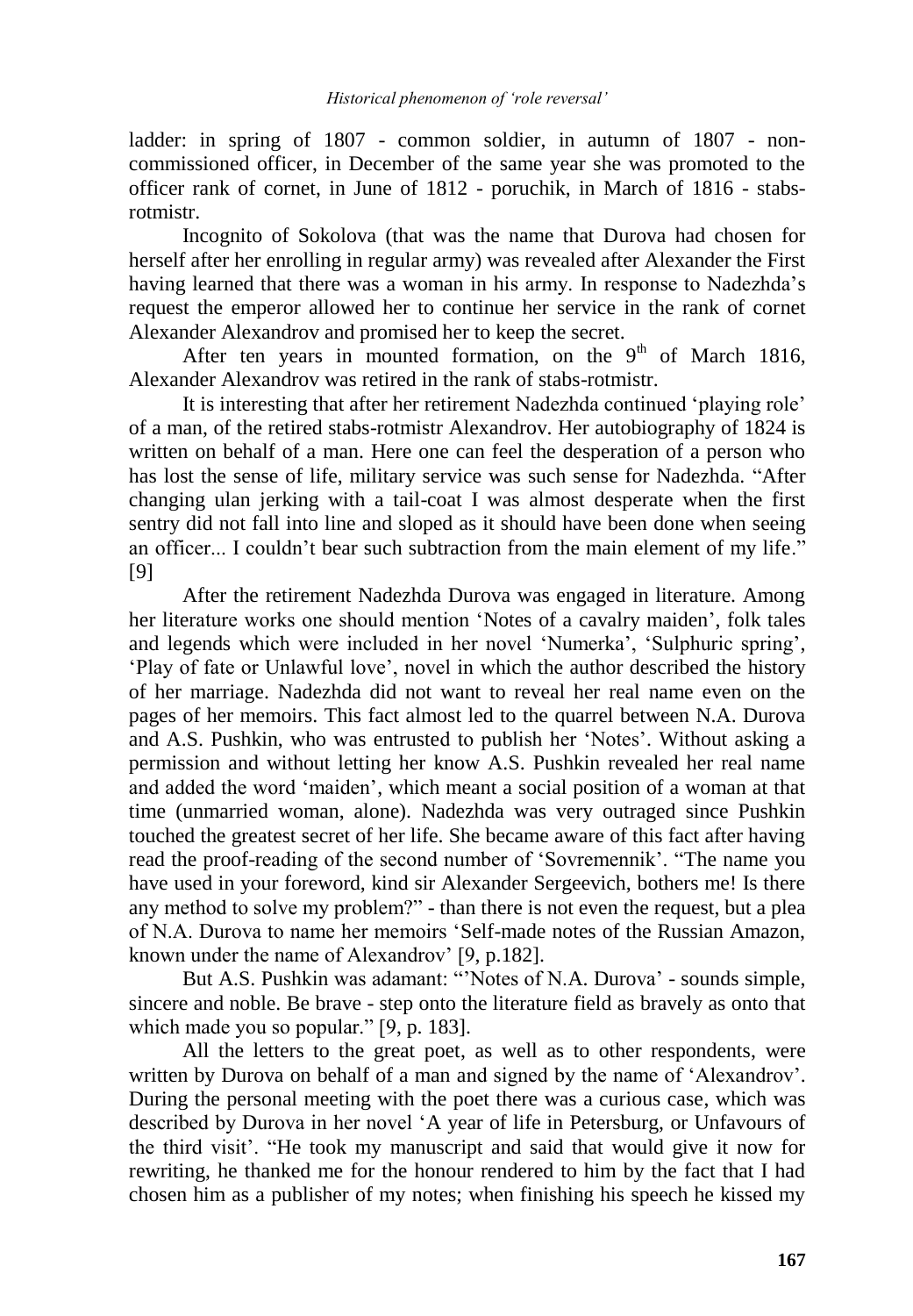hand. I took it off, blushed and did not know why I had said this: 'Oh, my God! I fell out of this habit such a long ago!"" [8, p. 399]

Even after the public became aware of the person hiding under the name of Alexandrov, which happened thanks to her "Notes", N.A. Durova continued to use her manlike lifestyle. During the 25 years of her living in the small town Elabuga (Vyatsk governorate) she wore man suit: long black frockcoat, narrow trousers, high black hat and a stick. Despite her public disclosure, keeping herself in the role of a man was dominant, which speaks about the natural process of personal development. The sum of behavioural characteristics and features peculiar for men, which was formed in the process of individual development and as the result of child"s interaction with parents, has acquired the character of chronicity and stuck in the conscious. The life culture of Durova formed the presence and controlled the expression of a stable masculinity.

During her whole life N.A. Durova did not like when someone called her with her woman's name. City-provost of Elbuga, E. Erlich, used to kindly host stabs-rotmistr Aleksandrov, but when he was unsatisfied with the latter (as a rule, due to Alexandrov"s request to help the people of the town) he used his proved method. "Usually a city provost met stabs-rotmistr with the words: "Oh, hi dear Alexander Andreevich!'. But when he was angry he said: 'Hello, Nadezhda Andreevna, how are you?". Than he added: "Oh, sorry; I took you for one of my friends..."" [10] After such a greeting stabs-rotmist blushed and then paled. For a few weeks after this Alexandrov was not seen at public.

Durova died on the  $21<sup>th</sup>$  of Mach 1866. She signed away to be buried under the name of Alexadrov, but the priest didn"t made this. The parish register of Nikolsk church contained the following note: "On the 21<sup>st</sup> of March died and of the 24<sup>th</sup> was buried stabs-rotmistr, according to the card of retirement of April 24, 1817 No. 2362, a noblewoman by birth and by baptism Nadezhda Andreevna Durova".

## **3. Conclusions**

Historical psychology, as the display of interdisciplinary interaction of Social and Humanitarian sciences, allows restoring the system of psychological values, life scenarios including the problems of gender identity of a certain historical period.

The main reason for the gender role reversal of the Russian Amazon N.A. Durova was the psychological atmosphere in her family during her childhood. According to the psychological hypothesis of imitation and reproduction of relationships, Nadezhda behaved to herself the way her mother had done in her childhood, i.e. she was ashamed of being a woman. Under the conditions of Nadezhdas upbringing destruction with negatively dominant function of a woman-mother in the structure of family relationships, the girl preferred to take a 'man's role'.